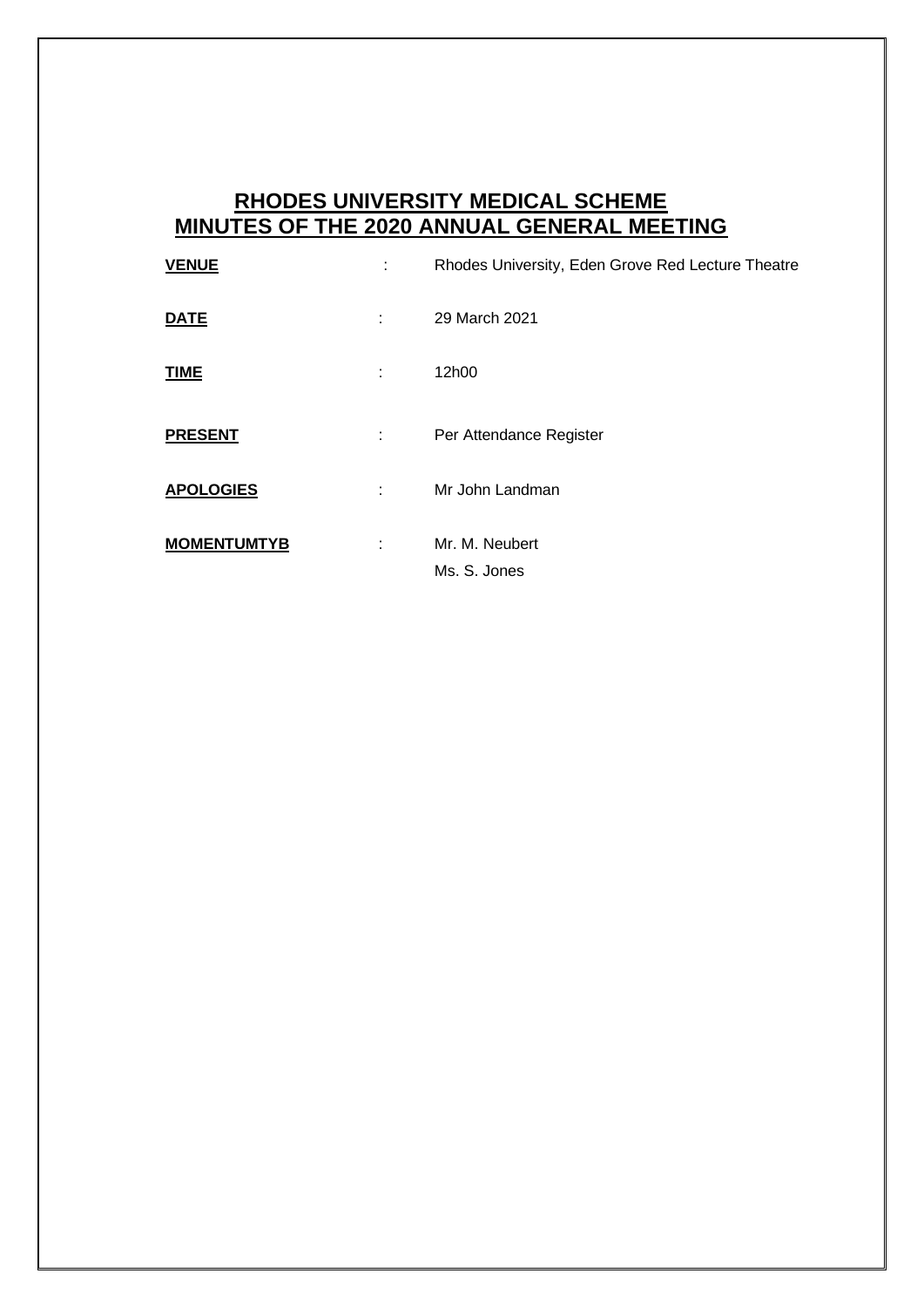|    |                                                                                                                                                                                                                                                                        | <b>RESPONSIBILITY</b> | <b>DEADLINE</b> |
|----|------------------------------------------------------------------------------------------------------------------------------------------------------------------------------------------------------------------------------------------------------------------------|-----------------------|-----------------|
| 1. | <b>WELCOME AND APOLOGIES</b>                                                                                                                                                                                                                                           |                       |                 |
|    | The Chairperson, Prof. Sewry, welcomed all to the<br>meeting, confirmed that a quorum was present and the<br>meeting was duly constituted. The Chairperson<br>confirmed that due notice of the AGM was given in<br>accordance with the provision of the Scheme rules.  |                       |                 |
|    | Apologies were tendered for Mr John Landman.                                                                                                                                                                                                                           |                       |                 |
|    | A moment's silence was taken to reflect on Mr Tony<br>Long, Principal Officer, who had passed away in<br>November, 2019. Furthermore, Prof. Sewry welcomed<br>the new Principal Officer, Mr Mark Arendse, and wished<br>him well in his new role.                      |                       |                 |
| 2. | <b>MINUTES OF THE PREVIOUS MEETING</b>                                                                                                                                                                                                                                 |                       |                 |
| 3. | The minutes were accepted as a true reflection of the<br>Annual General Meeting (AGM) held 04 June 2019. The<br>minutes were signed by the chairperson.                                                                                                                |                       |                 |
|    | <b>MATTERS ARISING FROM PREVIOUS MINUTES</b>                                                                                                                                                                                                                           |                       |                 |
| 4. | There were no issues outstanding from the previous<br>meeting.                                                                                                                                                                                                         |                       |                 |
|    | <b>APPOINTMENT OF AUDITORS</b>                                                                                                                                                                                                                                         |                       |                 |
|    | It was confirmed that Price Waterhouse Coopers would<br>continue to act as the Scheme's auditors for 2020. There<br>were no objections.                                                                                                                                |                       |                 |
| 5. | <b>REPORT OF THE BOARD OF TRUSTEES</b>                                                                                                                                                                                                                                 |                       |                 |
|    | The Report of the Board of Trustees was circulated to<br>members with the notification of the meeting and was<br>NOTED.                                                                                                                                                |                       |                 |
|    | Prof. Sewry highlighted the operational, administrative<br>and membership statistics of RUMed.                                                                                                                                                                         |                       |                 |
|    | A query was raised as to the sustainability of the Scheme<br>and the member numbers with Prof. Sewry confirming<br>that the Scheme remains financially stable and there<br>being a constant level number of members as the<br>University staff capacity remains level. |                       |                 |
| 6. | <b>ANNUAL FINANCIAL STATEMENTS</b>                                                                                                                                                                                                                                     |                       |                 |
|    | Prof. Sewry presented the Audited Financial Statements<br>for 2019 which were included in the meeting information<br>circulated to the members prior to the meeting.                                                                                                   |                       |                 |

Τ

Τ